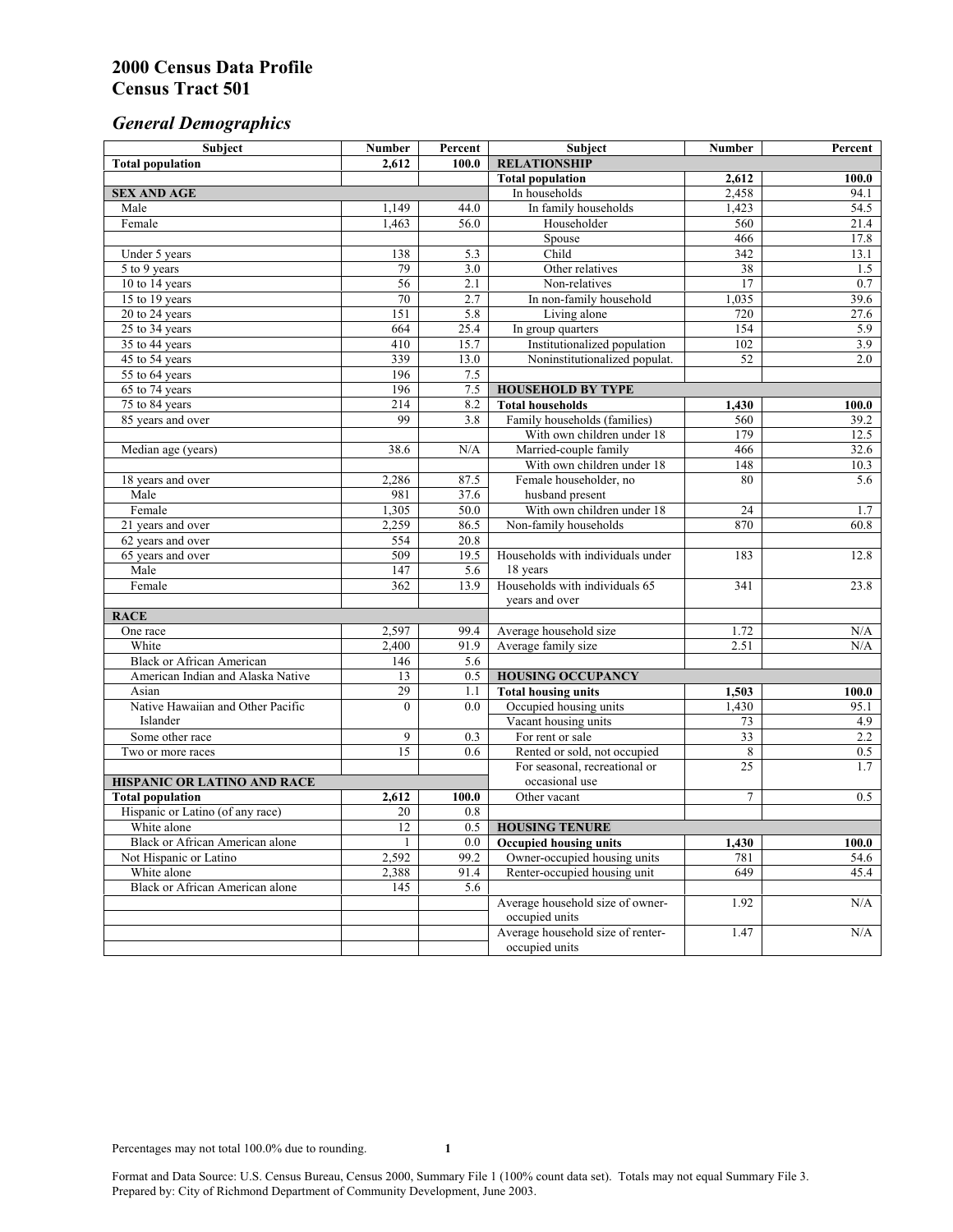## *Social Characteristics*

| <b>Subject</b>                                            | <b>Number</b>            | Percent                        | <b>Subject</b>                         | <b>Number</b>    | Percent |
|-----------------------------------------------------------|--------------------------|--------------------------------|----------------------------------------|------------------|---------|
| <b>SCHOOL ENROLLMENT</b>                                  | <b>RESIDENCE IN 1995</b> |                                |                                        |                  |         |
| Population 3 years and over enrolled in                   | 466                      | 100.0                          | Population 5 years and over            | 2,477            | 100.0   |
| school                                                    |                          |                                | Same house in 1995                     | 999              | 40.3    |
| Nursery school, preschool                                 | 52                       | 11.2                           | Different house in the U.S. in         | 1.465            | 59.1    |
| Kindergarten                                              | 16                       | 3.4                            | 1995                                   |                  |         |
| Elementary school (grades 1-8)                            | 82                       | 17.6                           | Same county                            | 513              | 20.7    |
| High school (grades 9-12)                                 | 128                      | 27.5                           | Different county                       | 952              | 38.4    |
| College or graduate school                                | 188                      | 40.3                           | Same state                             | 667              | 26.9    |
|                                                           |                          |                                | Different state                        | 285              | 11.5    |
| <b>EDUCATIONAL ATTAINMENT</b>                             |                          |                                | Elsewhere in 1995                      | 13               | 0.5     |
| Population 25 years and over                              | 2,056                    | 100.0                          |                                        |                  |         |
| Less than 9 <sup>th</sup> grade                           | 42                       | 2.0                            | NATIVITY AND PLACE OF BIRTH            |                  |         |
| $9th$ to $12th$ grade, no diploma                         | 100                      | 4.9                            | <b>Total population</b>                | 2,612            | 100.0   |
| High school graduate (includes equivalency)               | 242                      | 11.8                           | Native                                 | 2.526            | 96.7    |
| Some college, no degree                                   | 329                      | 16.0                           | <b>Born</b> in United States           | 2,487            | 95.2    |
| Associate degree                                          | 79                       | 3.8                            | State of residence                     | 1,593            | 61.0    |
| Bachelor's degree                                         | 873                      | 42.5                           | Different state                        | 894              | 34.2    |
| Graduate or professional degree                           | 391                      | 19.0                           | Born outside United States             | 39               | 1.5     |
| Percent high school graduate or higher                    | 93.1%                    | N/A                            | Foreign born                           | 86               | 3.3     |
| Percent bachelor's degree or higher                       | 61.5%                    | N/A                            | Entered 1990 to March 2000             | 19               | 0.7     |
|                                                           |                          |                                | Naturalized citizen                    | 65               | 2.5     |
| <b>MARITAL STATUS</b>                                     |                          |                                | Not a citizen                          | 21               | 0.8     |
| Population 15 years and over                              | 2,323                    | 100.0                          |                                        |                  |         |
| Never married                                             | 845                      | 36.4                           | <b>REGION OF BIRTH OF FOREIGN BORN</b> |                  |         |
| Now married, not including separated                      | 996                      | 42.9                           | Total (excluding born at sea)          | 86               | 100.0   |
| Separated                                                 | 32                       | 1.4                            | Europe                                 | 42               | 48.8    |
| Widowed                                                   | 241                      | 10.4                           | Asia                                   | 27               | 31.4    |
| Female                                                    | 213                      | 9.2                            | Africa                                 | $\theta$         | 0.0     |
| Divorced                                                  | 209                      | 9.0                            | Oceania                                | $\Omega$         | 0.0     |
| Female                                                    | 153                      | 6.6                            | Latin America                          | $\boldsymbol{0}$ | 0.0     |
|                                                           |                          |                                | Northern America                       | $\overline{17}$  | 19.8    |
| <b>GRANDPARENTS AS CAREGIVERS</b>                         |                          |                                |                                        |                  |         |
| Grandparent living in household with<br>$\bf{0}$<br>100.0 |                          | <b>LANGUAGE SPOKEN AT HOME</b> |                                        |                  |         |
| one or more own grandchildren under 18                    |                          |                                | Population 5 years and over            | 2,477            | 100.0   |
| years                                                     |                          |                                | English only                           | 2,369            | 95.6    |
| Grandparent responsible for grandchildren                 | $\theta$                 | 0.0                            | Language other than English            | 108              | 4.4     |
|                                                           |                          |                                | Speak English less than                | 15               | 0.6     |
| <b>VETERAN STATUS</b>                                     |                          |                                | "very well"                            |                  |         |
| Civilian population 18 years and over                     | 2,210                    | 100.0                          | Spanish                                | 32               | 1.3     |
| Civilian veterans                                         | 227                      | 10.3                           | Speak English less than                | $\theta$         | 0.0     |
|                                                           |                          |                                | "very well"                            |                  |         |
| <b>DISABILITY STATUS OF THE CIVILIAN</b>                  | Other Indo-European      | 37                             | 1.5                                    |                  |         |
| NONINSTITUTIONALIZED POPULATION                           | languages                |                                |                                        |                  |         |
| Population 5 to 20 years                                  | 290                      | 100.0                          | Speak English less than                | 15               | 0.6     |
| With a disability                                         | 22                       | 7.6                            | "very well"                            |                  |         |
| Population 21 to 64 years                                 | 1.690                    | 100.0                          | Asian and Pacific Island               | 27               | 1.1     |
| With a disability                                         | 146                      | 8.6                            | languages                              |                  |         |
| Percent employed                                          | 71.9%                    | N/A                            | Speak English less than                | $\overline{0}$   | 0.0     |
| No disability                                             | 1,544                    | 91.4                           | "very well"                            |                  |         |
| Percent employed                                          | 86.0%                    | N/A                            | Other Languages                        | 12               | 0.5     |
| Population 65 years and over                              | 497                      | 100.0                          | Speak English less than                | $\mathbf{0}$     | 0.0     |
| With a disability                                         | 193                      | 38.8                           | "very well"                            |                  |         |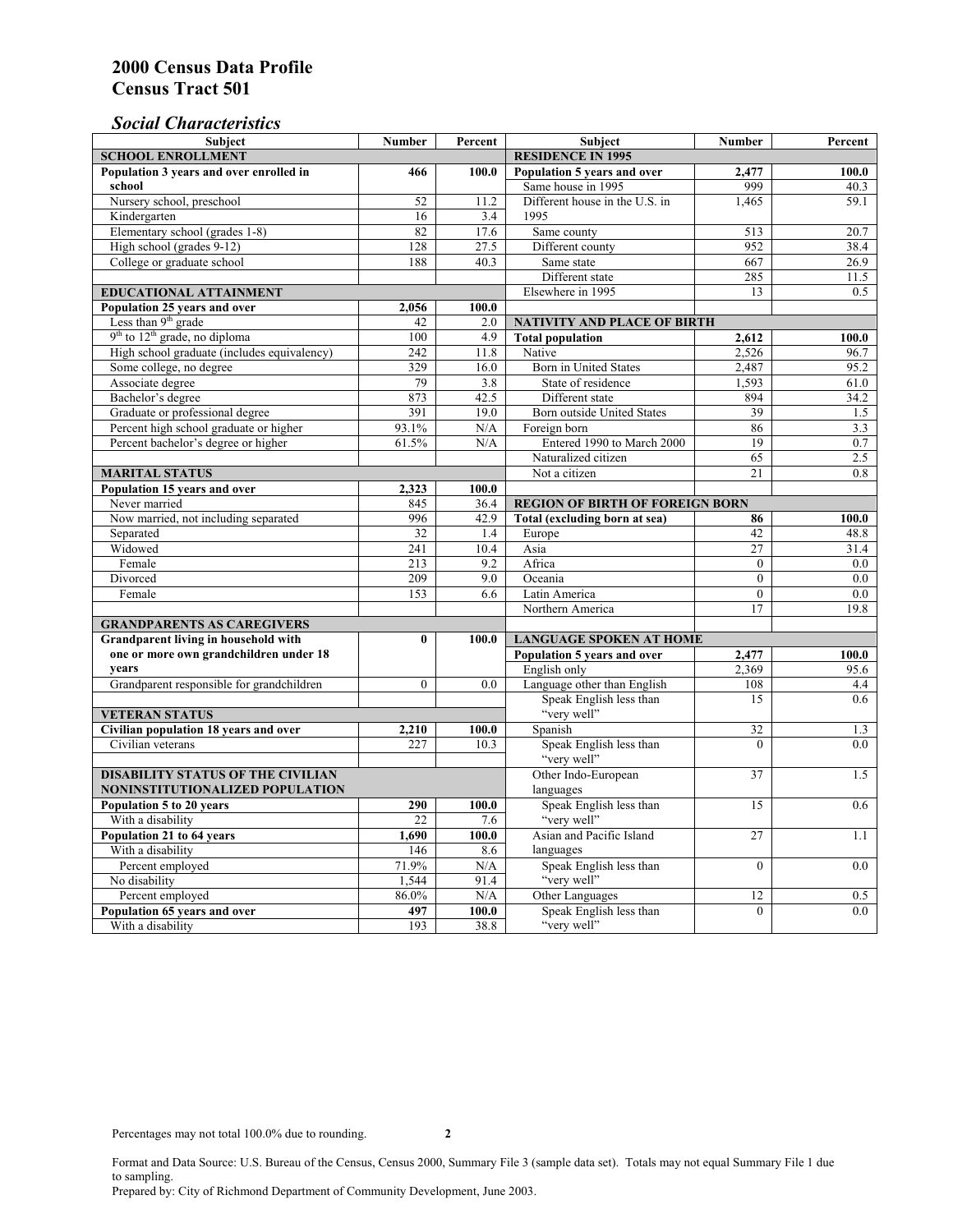#### *Economic Characteristics*

| <b>Subject</b>                                     | Number           | Percent   | Subject                                    | Number           | Percent    |
|----------------------------------------------------|------------------|-----------|--------------------------------------------|------------------|------------|
| <b>EMPLOYMENT STATUS</b>                           |                  |           | <b>INCOME IN 1999</b>                      |                  |            |
| Population 16 years and over                       | 2,268            | 100.0     | Households                                 | 1,429            | 100.0      |
| In labor force                                     | 1,642            | 72.4      | Less than \$10,000                         | 46               | 3.2        |
| Civilian labor force                               | 1,642            | 72.4      | \$10,000 to \$14,999                       | 59               | 4.1        |
| Employed                                           | 1,568            | 69.2      | \$15,000 to \$24,999                       | 207              | 14.5       |
| Unemployed                                         | 73               | 3.2       | \$25,000 to \$34,999                       | 215              | 15.0       |
| Percent of civilian labor force                    | 4.4%             | $\rm N/A$ | \$35,000 to \$49,999                       | 196              | 13.7       |
| Armed Forces                                       | $\mathbf{0}$     | 0.0       | \$50,000 to \$74,999                       | 282              | 19.7       |
| Not in labor force                                 | 626              | 27.6      | \$75,000 to \$99,999                       | 138              | 9.7        |
| Females 16 years and over                          | 1,283            | 100.0     | \$100,000 to \$149,999                     | 166              | 11.6       |
| In labor force                                     | 839              | 65.4      | \$150,000 to \$199,999                     | 45               | 3.1        |
| Civilian labor force                               | 839              | 65.4      | \$200,000 or more                          | 75               | 5.2        |
| Employed                                           | 782              | 61.0      | Median household income (dollars)          | 49,213           | N/A        |
| Own children under 6 years                         | 146              | 100.0     |                                            |                  |            |
| All parents in family in labor force               | 71               | 48.6      | With earnings                              | 1,149            | 80.4       |
|                                                    |                  |           | Mean earnings (dollars)                    | 66,935           | N/A        |
| <b>COMMUTING TO WORK</b>                           |                  |           | With Social Security income                | 404              | 28.3       |
| Workers 16 years and over                          | 1,556            | 100.0     | Mean Social Security income                | 11,625           | N/A        |
| Car, truck, or van – drove alone                   | 1,328            | 85.3      | (dollars)                                  |                  |            |
| Car, truck, or van - carpooled                     | 58               | 3.7       | With Supplemental Security income          | 19               | 1.3        |
| Public transportation (including taxicab)          | 41               | 2.6       | Mean Supplemental Security                 | 5,637            | N/A        |
| Walked                                             | 13               | 0.8       | income (dollars)                           |                  |            |
| Other means                                        | $\overline{4}$   | 0.3       | With public assistance income              | 15               |            |
| Worked at home                                     | $\overline{112}$ | 7.2       |                                            | 1,220            | 1.0<br>N/A |
|                                                    |                  |           | Mean public assistance income<br>(dollars) |                  |            |
| Mean travel time to work (minutes)                 | 15.9             | N/A       |                                            |                  |            |
|                                                    |                  |           | With retirement income (dollars)           | $\overline{217}$ | 15.2       |
| Employed civilian population 16 years and over     | 1,559            | 100.0     | Mean retirement income (dollars)           | 14,741           | N/A        |
| <b>OCCUPATION</b>                                  |                  |           |                                            |                  |            |
| Management, professional, and related occupations  | 924              | 58.9      | <b>Families</b>                            | 565              | 100.0      |
| Service occupations                                | 119              | 7.6       | Less than \$10,000                         | $\mathbf{0}$     | $0.0\,$    |
| Sales and office occupations                       | 435              | 27.7      | \$10,000 to \$14,999                       | $\mathbf{0}$     | $0.0\,$    |
| Farming, fishing, and forestry occupations         | $\boldsymbol{0}$ | 0.0       | \$15,000 to \$24,999                       | 32               | 5.7        |
| Construction, extraction, and maintenance          | 60               | 3.8       | \$25,000 to \$34,999                       | 30               | 5.3        |
| occupations                                        |                  |           | \$35,000 to \$49,999                       | 93               | 16.5       |
| Production, transportation, and material moving    | 31               | 2.0       | \$50,000 to \$74,999                       | 91               | 16.1       |
| occupations                                        |                  |           | \$75,000 to \$99,999                       | 95               | 16.8       |
|                                                    |                  |           | \$100,000 to \$149,999                     | 144              | 25.5       |
| <b>INDUSTRY</b>                                    |                  |           | \$150,000 to \$199,999                     | 29               | 5.1        |
| Agriculture, forestry, fishing and hunting, and    | $\mathbf{0}$     | 0.0       | \$200,000 or more                          | 51               | 9.0        |
| mining                                             |                  |           | Median family income (dollars)             | 80,604           | N/A        |
| Construction                                       | 61               | 3.9       |                                            |                  |            |
| Manufacturing                                      | 102              | 6.5       | Per capita income (dollars)                | 36,806           | N/A        |
| Wholesale trade                                    | 74               | 4.7       | <b>Median earnings (dollars)</b>           |                  |            |
| Retail trade                                       | 97               | 6.2       | Male full-time, year-round workers         | 46,490           | N/A        |
| Transportation and warehousing, and utilities      | $\overline{32}$  | 2.0       | Female full-time, year-round workers       | 36,728           | N/A        |
| Information                                        | 75               | 4.8       |                                            | Number           | Percent    |
| Finance, insurance, real estate, and rental and    | 255              | 16.3      |                                            | below            | below      |
| leasing                                            |                  |           |                                            | poverty          | poverty    |
| Professional, scientific, management,              | 289              | 18.4      | Subject                                    | level            | level      |
| administrative, and waste management services      |                  |           | <b>POVERTY STATUS IN 1999</b>              |                  |            |
| Educational, health and social services            | 243              | 15.5      | <b>Families</b>                            | $\bf{0}$         | 0.0        |
| Arts, entertainment, recreation, accommodation and | 141              | 9.0       | With related children under 18 years       | $\overline{0}$   | $0.0\,$    |
| food services                                      |                  |           | With related children under 5 years        | $\mathbf{0}$     | 0.0        |
| Other services (except public administration)      | 99               | 6.3       | Families with female householder, no       | $\bf{0}$         | 0.0        |
| Public Administration                              | 101              | 6.4       | husband present                            |                  |            |
|                                                    |                  |           | With related children under 18 years       | $\mathbf{0}$     | $0.0\,$    |
| <b>CLASS OF WORKER</b>                             |                  |           | With related children under 5 years        | $\overline{0}$   | 0.0        |
| Private wage and salary workers                    | 1,212            | 77.2      | Individuals                                | 191              | 7.5        |
| Government workers                                 | 232              | 14.8      | 18 years and over                          | 109              | 4.9        |
| Self-employed workers in own not incorporated      | 119              | 7.6       | 65 years and over                          | 9                | 1.8        |
| business                                           |                  |           | Related children under 18 years            | $\overline{0}$   | $0.0\,$    |
| Unpaid family workers                              | 6                | 0.4       | Related children 5 to 17 years             | $\mathbf{0}$     | 0.0        |
|                                                    |                  |           | Unrelated individuals 15 years and         | 191              | 16.7       |
|                                                    |                  |           | over                                       |                  |            |
|                                                    |                  |           |                                            |                  |            |

Percentages may not total 100.0% due to rounding. **3** 

Format and Data Source: U.S. Bureau of the Census, Census 2000, Summary File 3 (sample data set). Totals may not equal Summary File 1 due to sampling.

Prepared by: City of Richmond Department of Community Development, June 2003.